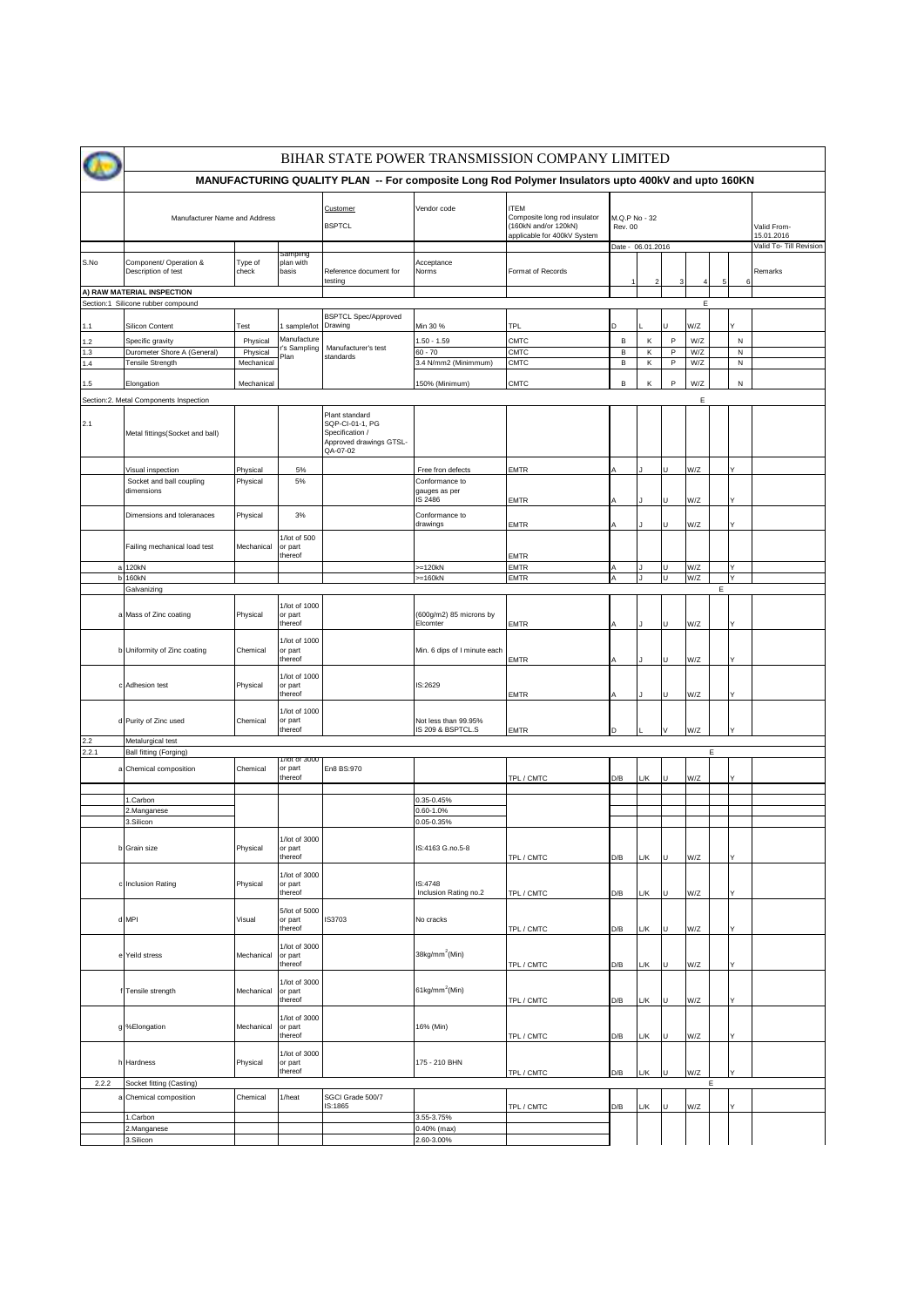|                                |                                                                         |                        |                                                     |                                                  |                                                                                                                       | BIHAR STATE POWER TRANSMISSION COMPANY LIMITED                                                     |                                 |               |         |            |   |          |                                    |
|--------------------------------|-------------------------------------------------------------------------|------------------------|-----------------------------------------------------|--------------------------------------------------|-----------------------------------------------------------------------------------------------------------------------|----------------------------------------------------------------------------------------------------|---------------------------------|---------------|---------|------------|---|----------|------------------------------------|
|                                |                                                                         |                        |                                                     |                                                  |                                                                                                                       | MANUFACTURING QUALITY PLAN -- For composite Long Rod Polymer Insulators upto 400kV and upto 160KN  |                                 |               |         |            |   |          |                                    |
|                                | Manufacturer Name and Address                                           |                        |                                                     | Customer<br><b>BSPTCL</b>                        | Vendor code                                                                                                           | <b>ITEM</b><br>Composite long rod insulator<br>(160kN and/or 120kN)<br>applicable for 400kV System | M.Q.P No - 32<br><b>Rev. 00</b> |               |         |            |   |          | Valid From-<br>15.01.2016          |
| S.No                           | Component/ Operation &<br>Description of test                           | Type of<br>check       | ampiing<br>plan with<br>basis                       | Reference document for<br>testing                | Acceptance<br>Norms                                                                                                   | Format of Records                                                                                  | Date - 06.01.2016               | $\mathcal{P}$ | 3       |            | 5 | 6        | Valid To- Till Revision<br>Remarks |
|                                | 4. Phosphorous                                                          |                        |                                                     |                                                  | 0.035%max                                                                                                             |                                                                                                    |                                 |               |         |            |   |          |                                    |
|                                | 5.Sulphur<br>6.Magnesium                                                |                        |                                                     |                                                  | $0.02%$ max<br>0.045-0.055%                                                                                           |                                                                                                    |                                 |               |         |            |   |          |                                    |
|                                | b Microstructure                                                        | Physical               | 1/heat                                              |                                                  | At 100X, Graphite<br>distribution more than 90%<br>nodularity                                                         |                                                                                                    |                                 |               |         |            |   |          |                                    |
|                                | c MPI                                                                   | Visual                 | 5/lot of 3000<br>or part<br>thereof                 | IS3703                                           | No cracks                                                                                                             | TPL / CMTC<br>TPL / CMTC                                                                           | D/B<br>D/B                      | L/K<br>L/K    | U<br>U  | W/Z<br>W/Z |   |          |                                    |
|                                | d 0.2% Proof stress                                                     | Mechanical             | 1/Heat                                              | IS:1865                                          | >320N/mm <sup>2</sup>                                                                                                 | TPL / CMTC                                                                                         | D/B                             | L/K           | U       | W/Z        |   | Y        |                                    |
|                                | e Tensile strength                                                      | Mechanical             | 1/Heat                                              | S:1865                                           | >500N/mm <sup>2</sup>                                                                                                 | TPL / CMTC                                                                                         | D/B                             | L/K           | lυ      | W/Z        |   | Υ        |                                    |
|                                | <b>%Elongation</b>                                                      | Mechanical             | 1/Heat                                              | IS:1865                                          | $\mathbf{z}$                                                                                                          | TPL / CMTC                                                                                         | D/B                             | L/K           | U       | W/Z        |   | Y        |                                    |
|                                | Hardness                                                                | Physical               | 1/Heat                                              | IS:1865                                          | 160 to 240 BHN                                                                                                        | TPL / CMTC                                                                                         | D/B                             | L/K           | lυ      | W/Z        |   | Y        |                                    |
|                                | 2.2.3 Security Clip-R                                                   |                        |                                                     |                                                  |                                                                                                                       |                                                                                                    |                                 |               |         |            |   |          |                                    |
| a                              | . Visual Examination<br>2. Dimensional verification                     | Physical<br>Physical   | 100%<br>1% of the lot                               | IS: 3063<br>IS: 2486 Pt. IV                      | Confirms to IS:3063<br>Within limits given in<br>S:2486 Pt.IV                                                         | EMTR<br>EMTR                                                                                       | А                               |               | IJ<br>ū | W/Z<br>W/Z |   | Y        |                                    |
|                                | 3. Hardness test                                                        | Physical               | Sample at<br>random                                 | S: 2486 Pt. IV                                   | Not less than 152BHN                                                                                                  | EMTR                                                                                               |                                 |               |         | N/Z        |   |          |                                    |
|                                | 4. Operational test                                                     | Physical               | sample at<br>random<br>i Sampie                     | IS: 2486 Pt. IV                                  | As per IS:2486 Pt.IV                                                                                                  | EMTR                                                                                               | А                               |               | ū       | W/Z        |   |          |                                    |
|                                | 5. Resistance to bending test<br>b. Chemical composition                | Physical               | random<br>1/heat                                    | IS: 2486 Pt. IV                                  | Dimensions as per<br>S:2486 Pt.IV                                                                                     | EMTR                                                                                               |                                 |               |         | W/Z        |   |          |                                    |
|                                |                                                                         | Chemical               |                                                     | S.S-304                                          |                                                                                                                       | TPL / CMTC                                                                                         | D/B                             | L/K           | U       | W/Z        |   |          |                                    |
|                                | 1.Carbon                                                                |                        |                                                     |                                                  | 0.08% Max                                                                                                             |                                                                                                    |                                 |               |         |            |   |          |                                    |
|                                | 2.Silicone                                                              |                        |                                                     |                                                  | 1.00% Max                                                                                                             |                                                                                                    |                                 |               |         |            |   |          |                                    |
|                                | 3.Manganese                                                             |                        |                                                     |                                                  | 2.00% Max                                                                                                             |                                                                                                    |                                 |               |         |            |   |          |                                    |
|                                | 4. Phosphorous                                                          |                        |                                                     |                                                  | 0.04% Max                                                                                                             |                                                                                                    |                                 |               |         |            |   |          |                                    |
|                                | 5.Sulphur                                                               |                        |                                                     |                                                  | 0.01% Max                                                                                                             |                                                                                                    |                                 |               |         |            |   |          |                                    |
|                                | 6.Nickel<br>7.Chromium                                                  |                        |                                                     |                                                  | 8.00-10.00%<br>18.00-20.00%                                                                                           |                                                                                                    |                                 |               |         |            |   |          |                                    |
|                                | Section: 3 ECR fibre glass reinforced epoxy resin core rod inspection   |                        |                                                     |                                                  |                                                                                                                       |                                                                                                    |                                 |               |         |            |   |          |                                    |
|                                |                                                                         |                        | Manufacture                                         |                                                  |                                                                                                                       |                                                                                                    |                                 |               |         |            |   |          |                                    |
| 3.1                            | Boron content of Fribre Glass                                           | Chemical               | r's<br>sampling<br>plan                             | Manufacturer's test<br>standard                  | Boran free                                                                                                            | <b>CMTC</b>                                                                                        | В                               | κ             | U       | W/Z        |   | Y        |                                    |
| 3.2                            | Visual inspection                                                       | Physical               | 100%                                                |                                                  | Transperent, uniform incolor.<br>Be free from cracks, flaws<br>air holes, foreign substance<br>defects and air holes. | EMTR                                                                                               | Α                               |               |         | W/Z        |   |          |                                    |
| 3.3                            | Diameter tolerance, mm                                                  | Physical               | 2%/lot of<br>500 or part<br>there after             |                                                  | 24.00-24.10                                                                                                           | EMTR                                                                                               | Α                               |               | u       | W/Z        |   |          |                                    |
| 3.4                            | Length tolerance, mm                                                    | Physical               | 2%/lot of<br>500 or part<br>there after             | <b>BSPTCL</b> specification/<br>Approved drawing | $0 - +5$                                                                                                              | EMTR                                                                                               | Α                               |               |         | W/Z        |   |          |                                    |
|                                |                                                                         |                        | 5 specimens<br>per lot of                           |                                                  |                                                                                                                       |                                                                                                    |                                 |               |         |            |   |          |                                    |
| 3.5                            | Dye penetration test, min                                               | Physical               | 500 or part<br>thereof                              |                                                  | IEC 61109 CI 5.4.1                                                                                                    | <b>EMTR</b>                                                                                        | Α                               |               | U       | W/Z        |   | <b>Y</b> |                                    |
| 3.6                            | Water diffusion test(12kV)<br>power frequency withstand<br>voltage test | Electrical<br>Physical | 3 specimens<br>per lot of<br>500 or part<br>thereof | <b>BSPTCL</b> specification/<br>Approved drawing | IEC 61109 CI 5.4.2<br>Leakage current <= 1 mA<br>No external flashover, no<br>puncture occur                          | <b>EMTR</b>                                                                                        | A                               |               | υ       | W/Z        |   |          |                                    |
| Section: 4 Grading Ring<br>4.1 | Visual inspection                                                       |                        |                                                     |                                                  |                                                                                                                       |                                                                                                    |                                 |               |         |            | E |          |                                    |
|                                |                                                                         | Physical               | 2%/ lot of<br>500 or part<br>thereof                | <b>BSPTCL</b> specification/<br>Approved drawing | Smooth surface.Free from<br>cracks, seams, shrinks, air<br>holes and rough edges.                                     |                                                                                                    |                                 |               |         |            |   |          |                                    |
|                                | .Ring<br>2. Clamp for Grading ring                                      | Physical               | 2%/ lot of<br>500 or part<br>thereof                | <b>BSPTCL</b> specification/<br>Approved drawing | Smooth surface.Free from<br>cracks, seams, shrinks, air<br>holes and rough edges.                                     | <b>EMTR</b><br>EMTR                                                                                |                                 |               |         | W/Z<br>W/Z |   |          |                                    |
| 4.2                            | <b>Chemical Composition</b>                                             | Chemical               | 1/lot of 500<br>or part<br>thereof                  | IS:617-1994<br>Grade: 4223                       |                                                                                                                       | <b>TPL</b>                                                                                         | D                               |               | υ       | W/Z        |   |          |                                    |
|                                | A) Ring (Al Alloy)                                                      |                        |                                                     |                                                  |                                                                                                                       |                                                                                                    |                                 |               |         |            |   |          |                                    |
|                                | 1.Manganese<br>.lron                                                    |                        |                                                     |                                                  | 0.2-0.6%<br>$=0.8%$                                                                                                   |                                                                                                    |                                 |               |         |            |   |          |                                    |
|                                | 3. Nickel                                                               |                        |                                                     |                                                  | $=0.3%$                                                                                                               |                                                                                                    |                                 |               |         |            |   |          |                                    |
|                                | 4.Zinc                                                                  |                        |                                                     |                                                  | $=0.5%$                                                                                                               |                                                                                                    |                                 |               |         |            |   |          |                                    |
|                                | 5.Lead                                                                  |                        |                                                     |                                                  | $=0.1%$                                                                                                               |                                                                                                    |                                 |               |         |            |   |          |                                    |
|                                | 6. Titanium                                                             |                        |                                                     |                                                  | $=0.2%$                                                                                                               |                                                                                                    |                                 |               |         |            |   |          |                                    |
|                                | 7.Copper                                                                |                        |                                                     |                                                  | 2.0-4.0%                                                                                                              |                                                                                                    |                                 |               |         |            |   |          |                                    |
|                                | 8. Magnesium                                                            |                        |                                                     |                                                  | $=0.15%$                                                                                                              |                                                                                                    |                                 |               |         |            |   |          |                                    |
|                                | 9.Silicon                                                               |                        |                                                     |                                                  | 4.0-6.0%                                                                                                              |                                                                                                    |                                 |               |         |            |   |          |                                    |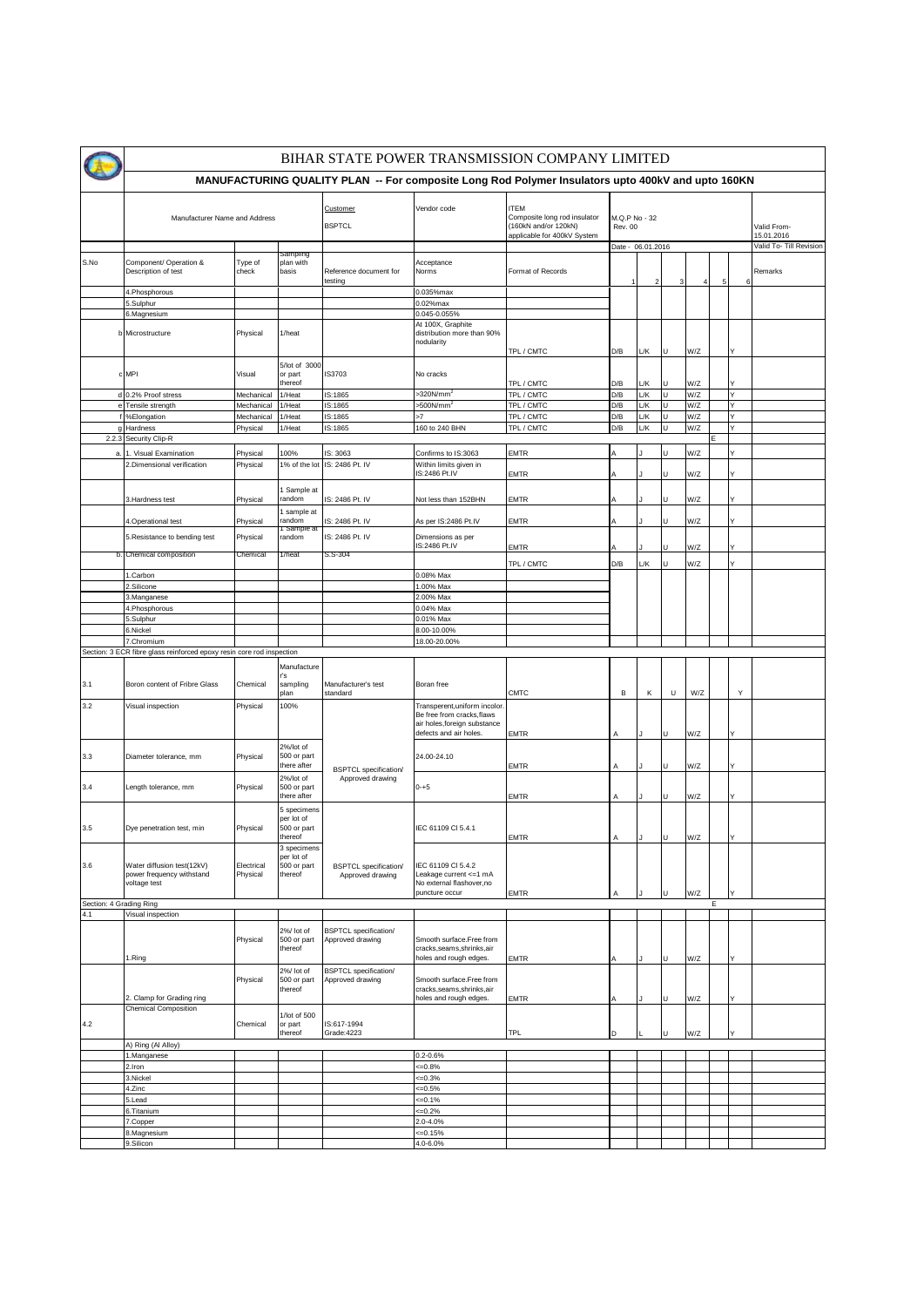|                   | BIHAR STATE POWER TRANSMISSION COMPANY LIMITED                              |                          |                                       |                                                  |                                                    |                                                                                                    |                                 |                |         |        |   |        |                           |
|-------------------|-----------------------------------------------------------------------------|--------------------------|---------------------------------------|--------------------------------------------------|----------------------------------------------------|----------------------------------------------------------------------------------------------------|---------------------------------|----------------|---------|--------|---|--------|---------------------------|
|                   |                                                                             |                          |                                       |                                                  |                                                    | MANUFACTURING QUALITY PLAN -- For composite Long Rod Polymer Insulators upto 400kV and upto 160KN  |                                 |                |         |        |   |        |                           |
|                   | Manufacturer Name and Address                                               |                          |                                       | Customer<br><b>BSPTCL</b>                        | Vendor code                                        | <b>ITEM</b><br>Composite long rod insulator<br>(160kN and/or 120kN)<br>applicable for 400kV System | M.Q.P No - 32<br><b>Rev. 00</b> |                |         |        |   |        | Valid From-<br>15.01.2016 |
|                   |                                                                             |                          | sampiing                              |                                                  |                                                    |                                                                                                    | Date - 06.01.2016               |                |         |        |   |        | Valid To- Till Revision   |
| S.No              | Component/ Operation &<br>Description of test                               | Type of<br>check         | plan with<br>basis                    | Reference document for<br>testing                | Acceptance<br>Norms                                | Format of Records                                                                                  | 1                               | $\overline{2}$ |         | 4      | 5 | 6      | Remarks                   |
|                   | <b>Chemical Composition</b>                                                 | Chemical                 | 1/lot of 500<br>or part<br>thereof    | IS:1865<br>Grade: 500/7                          |                                                    | <b>TPL</b>                                                                                         | D                               |                |         | W/Z    |   |        |                           |
|                   | B) Clamp for Grading ring (Cast Steel)                                      |                          |                                       |                                                  |                                                    |                                                                                                    |                                 |                |         |        |   |        |                           |
|                   | 1.Carbon                                                                    |                          |                                       |                                                  | 3.55-3.75%                                         |                                                                                                    |                                 |                |         |        |   |        |                           |
|                   | 2.Manganese                                                                 |                          |                                       |                                                  | 0.40% (max)                                        |                                                                                                    |                                 |                |         |        |   |        |                           |
|                   | 3. Silicone                                                                 |                          |                                       |                                                  | 2.60-3.00%                                         |                                                                                                    |                                 |                |         |        |   |        |                           |
|                   | 4. Phosphorous                                                              |                          |                                       |                                                  | 0.035%max                                          |                                                                                                    |                                 |                |         |        |   |        |                           |
|                   | 5.Sulphur                                                                   |                          |                                       |                                                  | $0.02%$ max                                        |                                                                                                    |                                 |                |         |        |   |        |                           |
|                   | 6.Magnesium                                                                 |                          |                                       |                                                  | 0.045-0.055%                                       |                                                                                                    |                                 |                |         |        |   |        |                           |
| 4.3               | Dimensions(Ring & Clamp for<br>Grading ring)                                | Physical                 | 2 % /lot of<br>500 or part<br>thereof |                                                  | Conformance to drawings                            |                                                                                                    |                                 |                | H.      | W/Z    |   |        |                           |
| 4.4               | Clamp Galvanising                                                           |                          |                                       |                                                  |                                                    |                                                                                                    |                                 |                |         |        |   |        |                           |
|                   | 1. Mass of Zinc coating                                                     | Physical                 | 5/lot of 1000<br>or part<br>thereof   |                                                  | (600 g/m <sup>2</sup> ) 85 microns by<br>Elcometer | <b>EMTC</b>                                                                                        |                                 |                | U       | W/Z    |   | Υ      |                           |
|                   | 2. Uniformity of Zinc coating                                               | Chemical                 | 3/lot of 1000<br>or part<br>thereof   |                                                  | Min 6 dips of 1 minute each                        | <b>EMTC</b>                                                                                        |                                 |                |         | W/Z    |   |        |                           |
|                   | 3. Adhesion test                                                            | Physical                 | 1/lot of 1000<br>or part<br>thereof   |                                                  | IS:2629                                            | <b>EMTC</b>                                                                                        |                                 |                | H.      | W/Z    |   |        |                           |
|                   | 4. Purity of Zinc used                                                      | Chemical                 |                                       |                                                  | Not less than 99.95%<br>IS 209 & BSPTCL.S          | CMTC                                                                                               | D                               |                |         | W/Z    |   |        |                           |
|                   | <b>B) IN PROCESS INSPECTION</b>                                             |                          |                                       |                                                  |                                                    |                                                                                                    |                                 |                |         |        |   |        |                           |
| 5.1               | Modification of silicon rubber<br>compound                                  | Physical                 | Once/day                              | <b>BSPTCL</b> specification/<br>Approved drawing |                                                    | QC-Working & Check Records                                                                         |                                 |                |         |        |   |        |                           |
|                   | Silicone rubber compound                                                    |                          |                                       |                                                  | +/- 50g / roll                                     |                                                                                                    |                                 |                |         | W      |   | Ν      |                           |
|                   | Pigment(Titanium dioxide)                                                   |                          |                                       |                                                  | $+/- 1g$                                           |                                                                                                    |                                 |                | S       | W      |   | N      |                           |
|                   | Rodent Repellant Chemical                                                   |                          |                                       |                                                  | $+/- 0.1g$                                         |                                                                                                    |                                 |                | S       | W      |   | N      |                           |
| 5.2               | Open mixing                                                                 | Physical                 | Once/day                              | <b>BSPTCL</b> specification/<br>Approved drawing |                                                    | QC-Working & Check Records                                                                         |                                 |                |         |        |   |        |                           |
|                   | 1. Roller gap<br>2. Weight for each roll of the                             |                          |                                       |                                                  | $6 - 8$ mm<br>15 - 20kg                            |                                                                                                    |                                 |                | S       | W      |   | N      |                           |
|                   | silicone rubber compound                                                    |                          | Once/day                              | BSPTCL specification                             |                                                    |                                                                                                    |                                 |                |         | W      |   | N      |                           |
| 5.3               | Resting placement                                                           | Physical                 |                                       | Approved drawing                                 |                                                    | QC-Working & Check Records                                                                         |                                 |                | S       | W      |   | И      |                           |
|                   | 1. Resting time                                                             |                          |                                       |                                                  | =24 hours                                          |                                                                                                    |                                 |                |         |        |   |        |                           |
| 5.4               | Modified silicone rubber                                                    |                          | Once/day                              | BSPTCL specification<br>Approved drawing         | Plant Standard                                     |                                                                                                    |                                 |                |         |        |   |        |                           |
|                   | compound inspection                                                         |                          |                                       |                                                  | SQP-CI-02-1                                        | QC-Working & Check Records                                                                         |                                 |                | s       | W      |   | Ν      |                           |
|                   | The physical and electrical properties of modified silicone rubber compound |                          |                                       |                                                  |                                                    |                                                                                                    |                                 |                |         |        |   |        |                           |
|                   | <b>Tear Resistance</b>                                                      | Physical                 | 500 gms per                           | ASTM D 624 Die-B                                 | >=9N/mm                                            | <b>EMTR</b>                                                                                        |                                 |                |         | W      |   | N      |                           |
|                   | Hardness (Shore-A)                                                          | Physical                 | lot 500kgs                            | <b>ASTM D 2240</b>                               | $65 + (-5)$                                        |                                                                                                    |                                 |                | s       | W      |   | N      |                           |
|                   | Dielectric strength in kV/mm                                                | Electrical               | or part<br>thereof                    | ASTM D 149                                       | 15 Min.                                            |                                                                                                    |                                 |                | s       | W      |   | N      |                           |
| $\mathsf{d}$<br>e | Tracking & Erosion<br>DC Volume Resistivity                                 | Electrical<br>Electrical |                                       | IEC 60587<br>ASTM D 257                          | 1A4.5<br>$1.0 \times 10^{13}$                      |                                                                                                    |                                 |                | ls<br>S | W<br>W |   | N<br>N |                           |
|                   | Tensile Strength                                                            | Physical                 |                                       | ASTM D 412                                       | 3.5N/mm                                            |                                                                                                    |                                 |                | s       | W      |   | N      |                           |
| g                 | Elongation at break(%)                                                      | Physical                 |                                       | ASTM D 412                                       | 150 (Min)                                          |                                                                                                    |                                 |                | S       | W      |   | N      |                           |
| 5.5               | <b>Injection Moulding Process</b>                                           |                          |                                       |                                                  |                                                    |                                                                                                    |                                 |                |         |        |   |        |                           |
| 5.5.1             | Bonding agent applying on<br>core rods                                      | Physical                 | 10/shift                              | Standard quality plan                            | Standard quality plan                              | Check sheet PS-CI-03/1                                                                             |                                 |                |         |        |   |        |                           |
|                   |                                                                             |                          |                                       | Doc.No:QP-CI-02                                  | Doc.No:QP-CI-02                                    |                                                                                                    |                                 |                | s       | W      |   | Ν      |                           |
| 5.5.2             | Injection                                                                   | Physical                 |                                       | Standard quality plan<br>Doc.No:QP-CI-02         | Standard quality plan<br>Doc.No:QP-CI-02           | Check sheet PS-CI-04/1                                                                             |                                 |                | s       | W      |   | И      |                           |
| â                 | Fixed platen Temperature<br>(set value)                                     |                          | 1 time/shift                          | 155+/-5 deg.C                                    | 155+/-5 deg.C                                      |                                                                                                    |                                 |                | s       | W      |   | Ν      |                           |
|                   |                                                                             |                          |                                       |                                                  |                                                    |                                                                                                    |                                 |                |         |        |   |        |                           |
|                   | b Movable Platen Temperature<br>(set value)                                 |                          | 1 time/shift                          | 155+/-5 deg.C                                    | 155+/-5 deg.C                                      |                                                                                                    |                                 |                | s       | W      |   | N      |                           |
|                   |                                                                             |                          |                                       |                                                  |                                                    |                                                                                                    |                                 |                |         |        |   |        |                           |
|                   | c Curing time(set value)                                                    |                          | 1 time/shift                          | 640 to 660 Sec                                   | 640 to 660 Sec                                     |                                                                                                    |                                 |                |         | W      |   | Ν      |                           |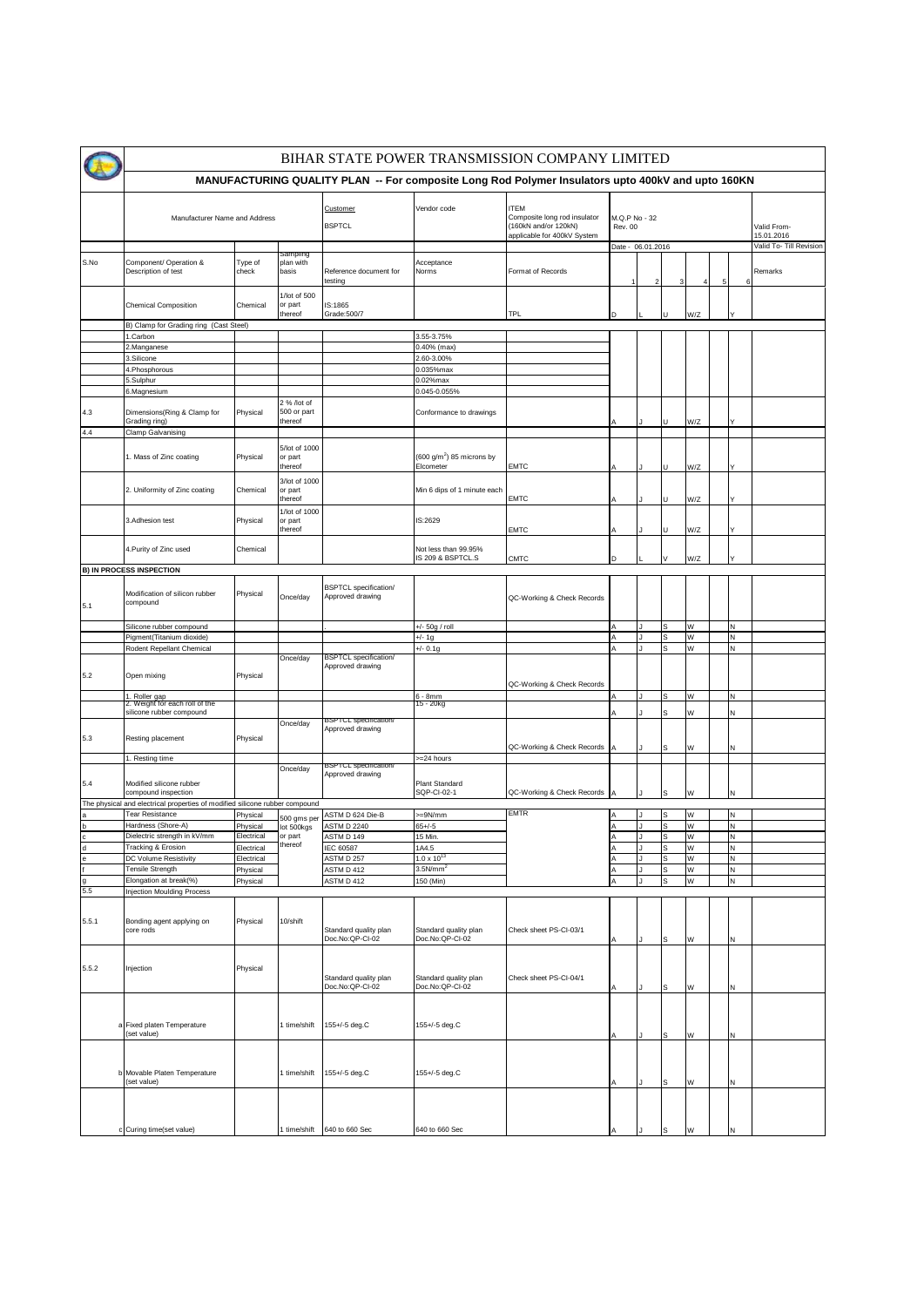|                | BIHAR STATE POWER TRANSMISSION COMPANY LIMITED<br>MANUFACTURING QUALITY PLAN -- For composite Long Rod Polymer Insulators upto 400kV and upto 160KN |                  |                                                                                                      |                                                                                             |                                                                                             |                                                                                                    |                                 |                           |   |     |   |   |                         |
|----------------|-----------------------------------------------------------------------------------------------------------------------------------------------------|------------------|------------------------------------------------------------------------------------------------------|---------------------------------------------------------------------------------------------|---------------------------------------------------------------------------------------------|----------------------------------------------------------------------------------------------------|---------------------------------|---------------------------|---|-----|---|---|-------------------------|
|                |                                                                                                                                                     |                  |                                                                                                      |                                                                                             |                                                                                             |                                                                                                    |                                 |                           |   |     |   |   |                         |
|                | Manufacturer Name and Address                                                                                                                       |                  |                                                                                                      | Customer<br><b>BSPTCL</b>                                                                   | Vendor code                                                                                 | <b>ITEM</b><br>Composite long rod insulator<br>(160kN and/or 120kN)<br>applicable for 400kV System | M.Q.P No - 32<br><b>Rev. 00</b> | Valid From-<br>15.01.2016 |   |     |   |   |                         |
|                |                                                                                                                                                     |                  | npiing                                                                                               |                                                                                             |                                                                                             |                                                                                                    | Date - 06.01.2016               |                           |   |     |   |   | Valid To- Till Revision |
| S.No           | Component/ Operation &<br>Description of test                                                                                                       | Type of<br>check | plan with<br>basis                                                                                   | Reference document for<br>testing                                                           | Acceptance<br>Norms                                                                         | Format of Records                                                                                  |                                 |                           | 3 | 4   | 5 | 6 | Remarks                 |
|                | d Injection Volume                                                                                                                                  |                  | 1 time/shift                                                                                         | The set value may be<br>adjusted<br>according to different<br>moulds/Machines. 88-<br>258mm | The set value may be<br>adjusted<br>according to different<br>moulds/Machines. 88-<br>258mm |                                                                                                    |                                 |                           |   | W   |   | И |                         |
| 5.6            | Semi-finished products inspection                                                                                                                   |                  | 10%                                                                                                  | Standard quality plan<br>Doc.No:QP-CI-02                                                    | Standard quality plan<br>Doc.No:QP-CI-02                                                    | Check sheet PS-CI-05/1                                                                             |                                 |                           | S | W   |   | Ν |                         |
|                | a Visual inspection<br>The thickness of sheath                                                                                                      | Physical         | 10%                                                                                                  | Clause 8.2 IEC 61109 /<br>Approved drawing                                                  | Clause 8.2 IEC 61109 /<br>Approved drawing                                                  |                                                                                                    |                                 |                           |   | W   |   | N |                         |
| 5.7            | Flash-removing Process<br>a) Appearance                                                                                                             | Physical         | 100%                                                                                                 | Standard quality plan<br>Doc.No:QP-CI-02                                                    | No flash remains. No hurt to<br>the surface of weather<br>sheds                             | Check sheet PS-CI-05/1                                                                             |                                 |                           |   |     |   |   |                         |
| 5.8            | End fitting crimping process                                                                                                                        |                  |                                                                                                      |                                                                                             |                                                                                             |                                                                                                    |                                 |                           |   |     |   |   |                         |
|                | 120kN and 160kN<br><b>Compression Pressure</b><br>120kN:<br>160kN:                                                                                  |                  | 100%                                                                                                 | Standard quality<br>planDoc.No:QP-CI-02                                                     | 235 to 305 kgf/sq.cm                                                                        | Check sheet PS-CI-05/2                                                                             | Α                               |                           | s | W   |   | Ν |                         |
|                | C) FINAL ACCEPTANCE TEST                                                                                                                            |                  |                                                                                                      |                                                                                             |                                                                                             |                                                                                                    |                                 |                           |   |     |   |   |                         |
|                |                                                                                                                                                     |                  |                                                                                                      |                                                                                             |                                                                                             |                                                                                                    |                                 |                           |   |     |   |   |                         |
|                |                                                                                                                                                     |                  |                                                                                                      |                                                                                             |                                                                                             |                                                                                                    |                                 |                           |   |     |   |   |                         |
| 6.1            | Routine test                                                                                                                                        |                  |                                                                                                      |                                                                                             |                                                                                             | <b>EMTR</b>                                                                                        |                                 |                           |   | W/Z |   | И |                         |
|                | a Identification of composite<br>insulator                                                                                                          | Physical         | 100%                                                                                                 | IEC61109 CI 8.1                                                                             | IEC61109 CI 8.1                                                                             |                                                                                                    |                                 |                           |   |     |   |   |                         |
|                | b Visual inspection                                                                                                                                 | Physical         | 100%                                                                                                 | IEC61109 CI 8.2                                                                             | IEC61109 CI 8.2                                                                             | <b>EMTR</b>                                                                                        | A                               |                           | s | W/Z |   | N |                         |
|                | c Load test<br>Mechanical routine test                                                                                                              | Mechanical       | 100%                                                                                                 | IEC61109 CI 8.3                                                                             | IEC61109 CI 8.3(To<br>withstand<br>50% of SML for 10s.)                                     | <b>EMTR</b>                                                                                        | Α                               |                           | S | W/Z |   | Ν |                         |
| 6.2            | Acceptance Test                                                                                                                                     |                  |                                                                                                      |                                                                                             |                                                                                             |                                                                                                    |                                 |                           |   |     |   |   |                         |
| ă              | Verification of Dimension                                                                                                                           | Physical         | IEC61109 CI<br>7.1                                                                                   | <b>BSPTCL</b> specification/<br>Approved drawing                                            | IEC61109 CI 7.2                                                                             | <b>EMTC</b>                                                                                        | Α                               |                           | U | W/Z |   | Y |                         |
|                | b Galvanising Test<br>1. Mass of zinc coating                                                                                                       | Physical         | 7.1                                                                                                  | <b>BSPTCL</b> specification/<br>IEC61109 CI Approved drawing                                | 600gm/sq m) 85 microns<br>Elcometer                                                         | <b>EMTC</b>                                                                                        | Α                               | J                         | τ | W/Z |   | Υ |                         |
|                | Verification of the specified<br>mechanical load                                                                                                    | Mechanical       | IEC61109 CI<br>7.1                                                                                   | IEC61109<br>CI 7.4                                                                          | IEC61109 CI 7.4                                                                             | <b>EMTC</b>                                                                                        | Α                               |                           | U | W/Z |   | Y |                         |
|                | Verification of the locking system                                                                                                                  | Physical         | IEC61109 CI<br>7.1                                                                                   | IEC60383. BSPTCL<br>Approved drawing/<br>Specification                                      | IEC61109 cl 7.3                                                                             | <b>EMTC</b>                                                                                        | Α                               |                           | U | W/Z |   | Υ |                         |
|                | e Recovery of hydrophobicity                                                                                                                        | Electrical       | On 2<br>samples<br>from one<br>insulator of<br>each rating<br>per offered<br>lot                     | <b>BSPTCL</b> specification/<br>Approved drawing                                            | <b>BSPTCL</b> specification.<br>Clause 2.2 Annexure-A                                       | <b>EMTC</b>                                                                                        | Α                               |                           | Þ | W/Z |   | Υ |                         |
| $\overline{7}$ | Verification of content of<br>silicone<br><b>Packing and Dispatch</b>                                                                               | Physical         | On 1<br>sample(one<br>from any<br>shed of each<br>insulator) of<br>each rating<br>per offered<br>lot | <b>BSPTCL</b> specification/<br>Approved drawing                                            | Min. 30% by<br>weight                                                                       | <b>EMTC</b>                                                                                        | Α                               |                           | U | W/Z |   | Υ |                         |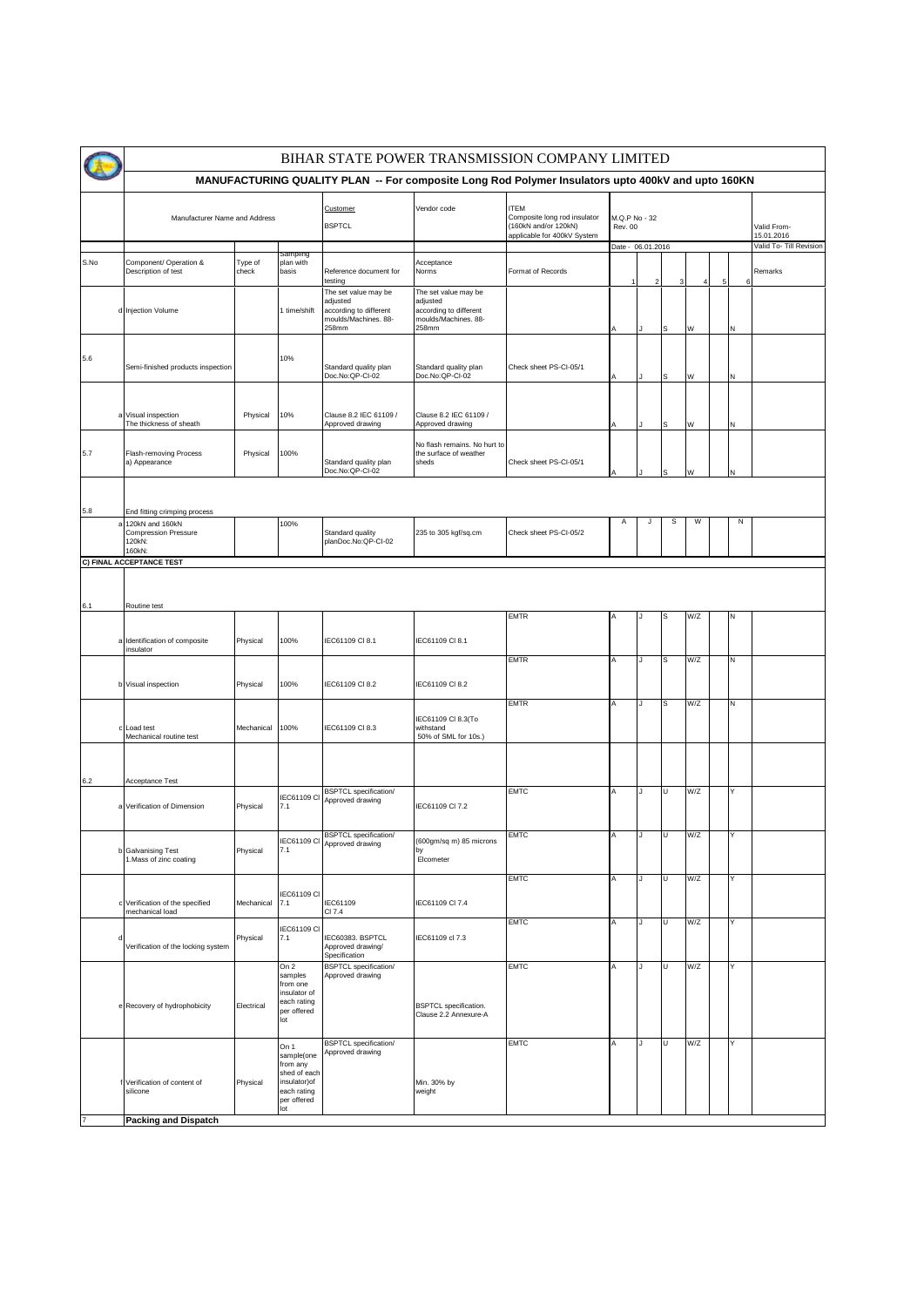|      |                                                                                                   | BIHAR STATE POWER TRANSMISSION COMPANY LIMITED |                                |                                                |                                                  |                                                                                                    |                          |                         |                           |   |  |          |         |  |  |
|------|---------------------------------------------------------------------------------------------------|------------------------------------------------|--------------------------------|------------------------------------------------|--------------------------------------------------|----------------------------------------------------------------------------------------------------|--------------------------|-------------------------|---------------------------|---|--|----------|---------|--|--|
|      | MANUFACTURING QUALITY PLAN -- For composite Long Rod Polymer Insulators upto 400kV and upto 160KN |                                                |                                |                                                |                                                  |                                                                                                    |                          |                         |                           |   |  |          |         |  |  |
|      | Manufacturer Name and Address                                                                     |                                                |                                | Customer<br><b>BSPTCL</b>                      | Vendor code                                      | <b>ITFM</b><br>Composite long rod insulator<br>(160kN and/or 120kN)<br>applicable for 400kV System | M.O.P No - 32<br>Rev. 00 |                         | Valid From-<br>15.01.2016 |   |  |          |         |  |  |
|      |                                                                                                   |                                                |                                |                                                |                                                  |                                                                                                    | Date - 06.01.2016        | Valid To- Till Revision |                           |   |  |          |         |  |  |
| S.No | Component/ Operation &<br>Description of test                                                     | Type of<br>check                               | sampling<br>plan with<br>basis | Reference document for<br>testing              | Acceptance<br>Norms                              | Format of Records                                                                                  |                          |                         |                           |   |  |          | Remarks |  |  |
| 7.1  | Verification of soundnes of<br>packing                                                            | Visual                                         |                                | 100% BSPTCL specification/<br>Approved drawing | <b>BSPTCL</b> specification/<br>Approved drawing | <b>EM Rcord</b>                                                                                    |                          |                         | S                         | W |  | <b>N</b> |         |  |  |
| 7.2  | Marking destination details as per Visual<br><b>BSPTCL norms</b>                                  |                                                |                                | 100% BSPTCL specification/<br>Approved drawing | <b>BSPTCL</b> specification/<br>Approved drawing | <b>EM Rcord</b>                                                                                    |                          |                         | ls                        |   |  | N        |         |  |  |
| 7.3  | Verifivation of Dispatch<br>Clearance/ Instructions/PACKING<br>LIST                               | Verification                                   |                                | 100% Dispatch Clearance/<br>Instructions       | Dispatch Clearance/<br>Instructions              | <b>EM Rcord</b>                                                                                    |                          |                         | S                         | W |  | <b>N</b> |         |  |  |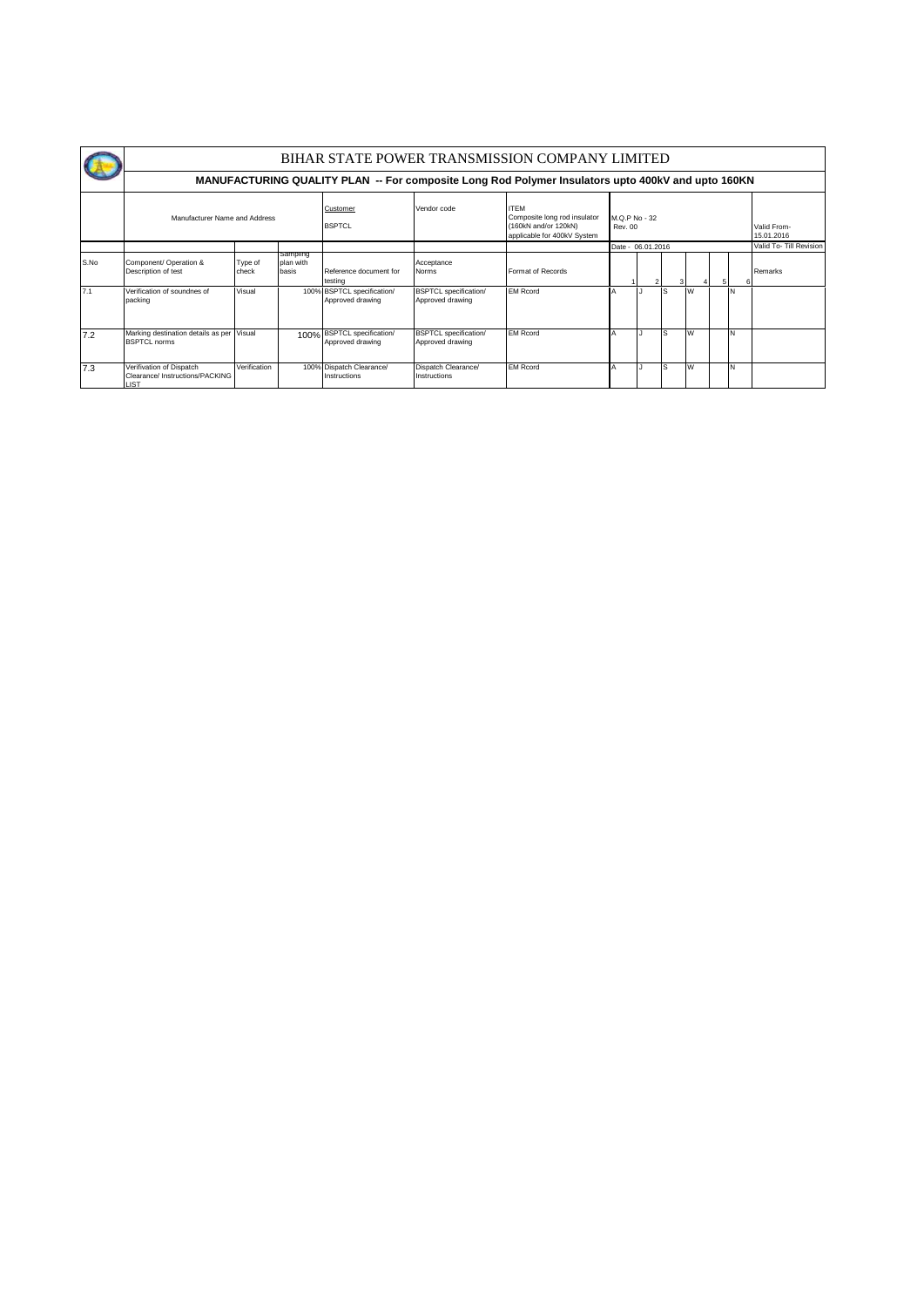

## BIHAR STATE POWER TRANSMISSION COMPANY LIMITED

|                                                                                   |                                                                                            |  |                                                            |                                                                                                                                                                            |                                                                               | MANUFACTURING QUALITY PLAN -- For composite Long Rod Polymer Insulators upto 400kV and upto 160KN |  |  |                   |  |                                     |  |  |
|-----------------------------------------------------------------------------------|--------------------------------------------------------------------------------------------|--|------------------------------------------------------------|----------------------------------------------------------------------------------------------------------------------------------------------------------------------------|-------------------------------------------------------------------------------|---------------------------------------------------------------------------------------------------|--|--|-------------------|--|-------------------------------------|--|--|
|                                                                                   |                                                                                            |  |                                                            |                                                                                                                                                                            |                                                                               | Manufacturing Quality plan -- For composite Long Rod Polymer Insulators upto 400kV and upto 160KN |  |  |                   |  |                                     |  |  |
|                                                                                   |                                                                                            |  | Manufacturer Name and Address                              | Vendor code<br>ITEM<br>Customer<br>Composite long rod insulator<br>M.Q.P No - 32<br>(160kN and/or 120kN)<br><b>BSPTCL</b><br><b>Rev. 00</b><br>applicable for 400kV System |                                                                               |                                                                                                   |  |  |                   |  | Valid From- 15.01.2016              |  |  |
|                                                                                   |                                                                                            |  |                                                            |                                                                                                                                                                            |                                                                               |                                                                                                   |  |  | Date - 06.01.2016 |  | Valid To- Till Revision             |  |  |
|                                                                                   | <b>CODE DESCRIPTION</b>                                                                    |  |                                                            |                                                                                                                                                                            |                                                                               |                                                                                                   |  |  |                   |  |                                     |  |  |
|                                                                                   | Code 1: Indicate place where testing is planned to be<br>performed i.e inspection location |  |                                                            | Agency                                                                                                                                                                     |                                                                               | Code 2: Indicate who has to perform the tests i.e Testing                                         |  |  |                   |  |                                     |  |  |
|                                                                                   |                                                                                            |  |                                                            |                                                                                                                                                                            |                                                                               |                                                                                                   |  |  |                   |  |                                     |  |  |
|                                                                                   | A. At Equipment Manufacturer's works                                                       |  |                                                            | J. The Equipment Manufacturer                                                                                                                                              |                                                                               |                                                                                                   |  |  |                   |  |                                     |  |  |
|                                                                                   | B. At Component Manufacturer's works                                                       |  |                                                            | K. The Component Manufacturer                                                                                                                                              |                                                                               |                                                                                                   |  |  |                   |  |                                     |  |  |
|                                                                                   | C. At Authorised Distributor's works                                                       |  |                                                            | L. The Third Party                                                                                                                                                         |                                                                               |                                                                                                   |  |  |                   |  |                                     |  |  |
|                                                                                   | D. At independent Laboratory                                                               |  |                                                            | M. The Turn Key Contractor                                                                                                                                                 |                                                                               |                                                                                                   |  |  |                   |  |                                     |  |  |
|                                                                                   | E. At the Turn Key Contractor's Location                                                   |  |                                                            |                                                                                                                                                                            |                                                                               |                                                                                                   |  |  |                   |  |                                     |  |  |
| F. Not specified                                                                  |                                                                                            |  |                                                            |                                                                                                                                                                            |                                                                               |                                                                                                   |  |  |                   |  | Dispatch Clearance/<br>Instructions |  |  |
| Agency                                                                            |                                                                                            |  | Code 3: Indicate who shall witness the test i.e Witnessing | Code 4: Review of Test Reports / Certificates                                                                                                                              |                                                                               |                                                                                                   |  |  |                   |  |                                     |  |  |
|                                                                                   |                                                                                            |  |                                                            |                                                                                                                                                                            |                                                                               |                                                                                                   |  |  |                   |  |                                     |  |  |
|                                                                                   | P. Component Manufacturer itself                                                           |  |                                                            | W. By Equipment Manufacturer                                                                                                                                               |                                                                               |                                                                                                   |  |  |                   |  |                                     |  |  |
| О.                                                                                |                                                                                            |  | <b>Component Manufacturer and Equipment Manufacturer</b>   |                                                                                                                                                                            |                                                                               | X. By Contractor during Product/Process Inspection                                                |  |  |                   |  |                                     |  |  |
| and Contractor                                                                    |                                                                                            |  | R. Component Manufacturer and Equipment Manufacturer       |                                                                                                                                                                            |                                                                               | Y. By BSPTCL during Product/Process Inspection                                                    |  |  |                   |  |                                     |  |  |
| S.                                                                                | <b>Equipment Manufacturer himself</b>                                                      |  |                                                            |                                                                                                                                                                            |                                                                               | Z. By Contractor or BSPTCL during Product/Process Inspection                                      |  |  |                   |  |                                     |  |  |
|                                                                                   | <b>Equipment Manufacturer and Contractor</b>                                               |  |                                                            |                                                                                                                                                                            |                                                                               |                                                                                                   |  |  |                   |  |                                     |  |  |
|                                                                                   | U. Equipment Manufacturer, Contractor and BSPTCL                                           |  |                                                            |                                                                                                                                                                            |                                                                               |                                                                                                   |  |  |                   |  |                                     |  |  |
| V. Third Party.                                                                   |                                                                                            |  |                                                            |                                                                                                                                                                            |                                                                               |                                                                                                   |  |  |                   |  |                                     |  |  |
| Code 5: Whether specific approval of sub-vendor /<br>component make is envisaged? |                                                                                            |  |                                                            | of Dispatch Clearance/ Instructions                                                                                                                                        | Code 6: Whether test records to be submitted after final inspection for issue |                                                                                                   |  |  |                   |  |                                     |  |  |
|                                                                                   |                                                                                            |  |                                                            |                                                                                                                                                                            |                                                                               |                                                                                                   |  |  |                   |  |                                     |  |  |
| E. Envisaged                                                                      |                                                                                            |  |                                                            | Y. Yes                                                                                                                                                                     |                                                                               |                                                                                                   |  |  |                   |  |                                     |  |  |
| N. Not Envisaged                                                                  |                                                                                            |  |                                                            | $N.$ No                                                                                                                                                                    |                                                                               |                                                                                                   |  |  |                   |  |                                     |  |  |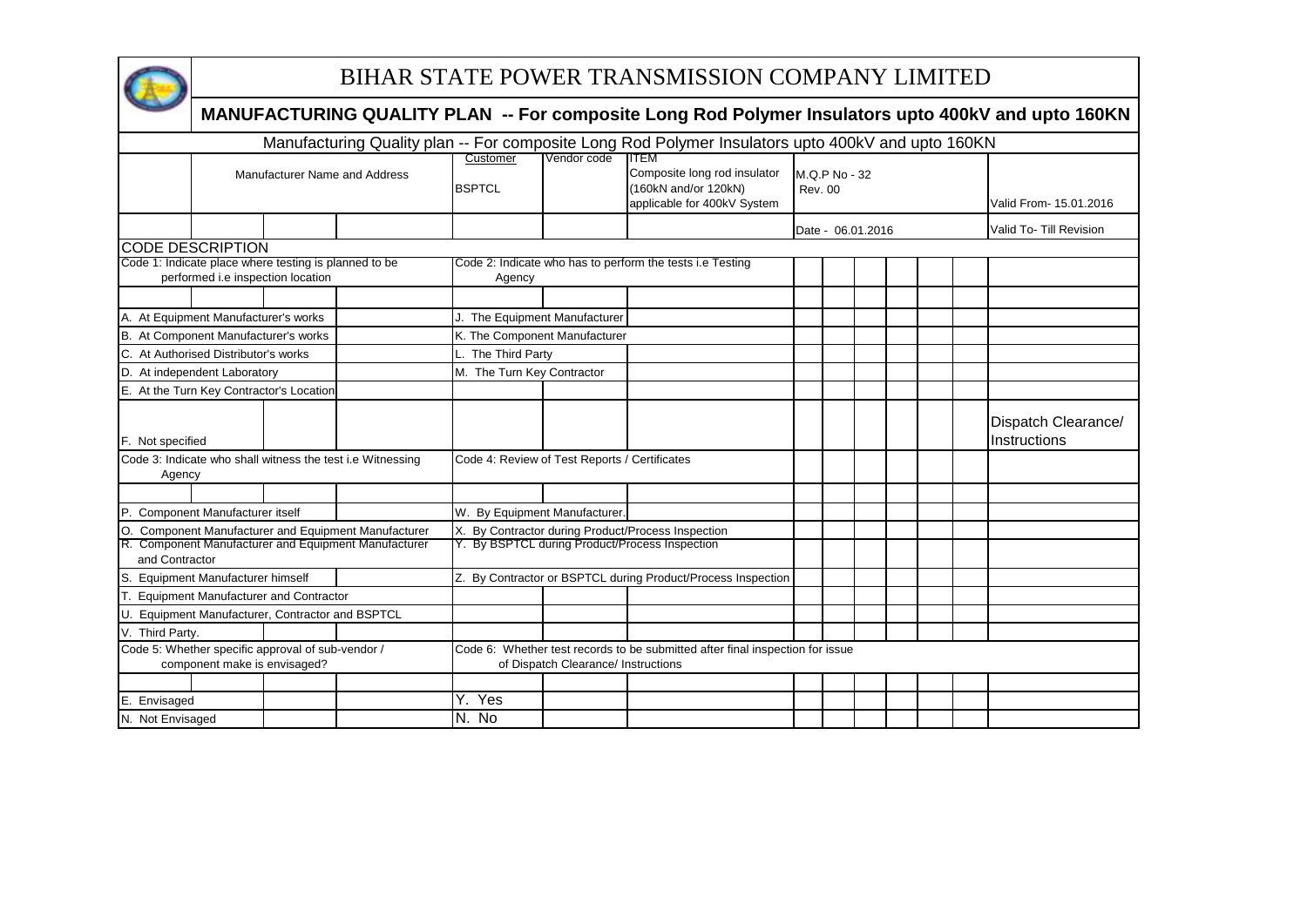